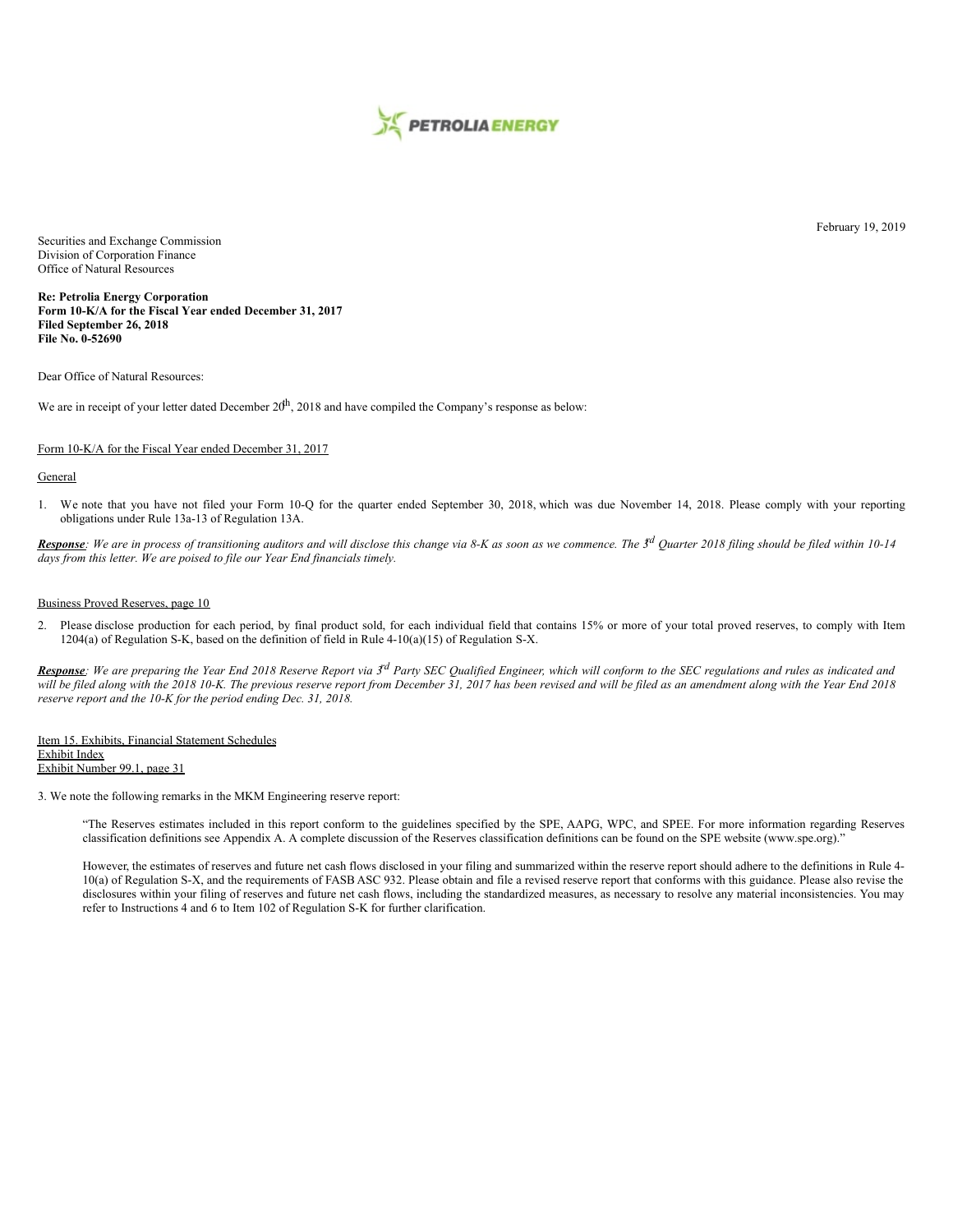Response: We are preparing the Year End 2018 Reserve Report via 3<sup>rd</sup> Party SEC Qualified Engineer, which will conform to the SEC regulations and rules as indicated and will be filed along with the 2018 10-K. The previous reserve report from December 31, 2017 has been revised and will be filed as an amendment along with the Year End 2018 *reserve report and the 10-K for the period ending Dec. 31, 2018.*

4. We note that although the reserve report includes information relating to probable reserves, you have not included the related details within your filing. If you choose not to disclose probable reserves, you should obtain and file a reserve report that does not include information about probable reserves. Alternatively, if you choose to disclose probable reserves, you should adhere to the guidance in Items 1202(a)(2) and 1202(a)(5) of Regulation S-K. *Response: The probable reserves have been excluded in the Reserve Report for the Year End 2018.*

5. Please ensure that all disclosures of probable reserves, whether in the filing or in the reserve report, do not include any aggregated totals of proved and probable reserves, consistent with the guidance in the answer to Question 105.01 in our Compliance and Disclosure Interpretations, regarding Oil and Gas Rules, available on our website at: http://www.sec.gov/divisions/corpfin/guidance/oilandgas-interp.htm

Response: The probable reserves were presented separately in the original reserve report, not aggregated. The revised reserve report for the Year End 2018 has corrected this *concern.*

6. The reserve report that you have filed does not include certain information required by Item 1202(a)(8) of Regulation S-K. Please obtain and file a revised report that includes the following information to comply with this guidance.

- The purpose for which the report was prepared, e.g. for inclusion as an exhibit in a filing made with the U.S. Securities and Exchange Commission (Item 1202(a)(8)(i)).
- The date on which the report was completed (in addition to the effective date) (Item  $1202(a)(8)(ii)$ ).
- The proportion of the Company's total proved reserves covered by the report (Item 1202(a)(8)(iii)).
- · A statement that the assumptions, data, methods, and procedures are appropriate for the purpose served by the report (Item 1202(a)(8)(iv)).
- The initial benchmark and the average realized prices after adjustments for location and quality differentials, by product type including natural gas liquids, for the reserves included in the report  $(Item(a)(8)(v))$ .
- A discussion of the possible effects of regulation on the ability of the Company to recover the estimated reserves (Item  $(a)(8)(vi)$ ).
- · A statement that the third party has used all methods and procedures as it considered necessary under the circumstances to prepare the report (Item (a)(8)(viii)).

Response: The revised Reserve Report for December 31, 2017 includes all of the requested information outlined. The reserve report for Year End 2018 will be prepared to *conform with SEC regulations and rules and will be filed alongside the Year End 2018 10K.*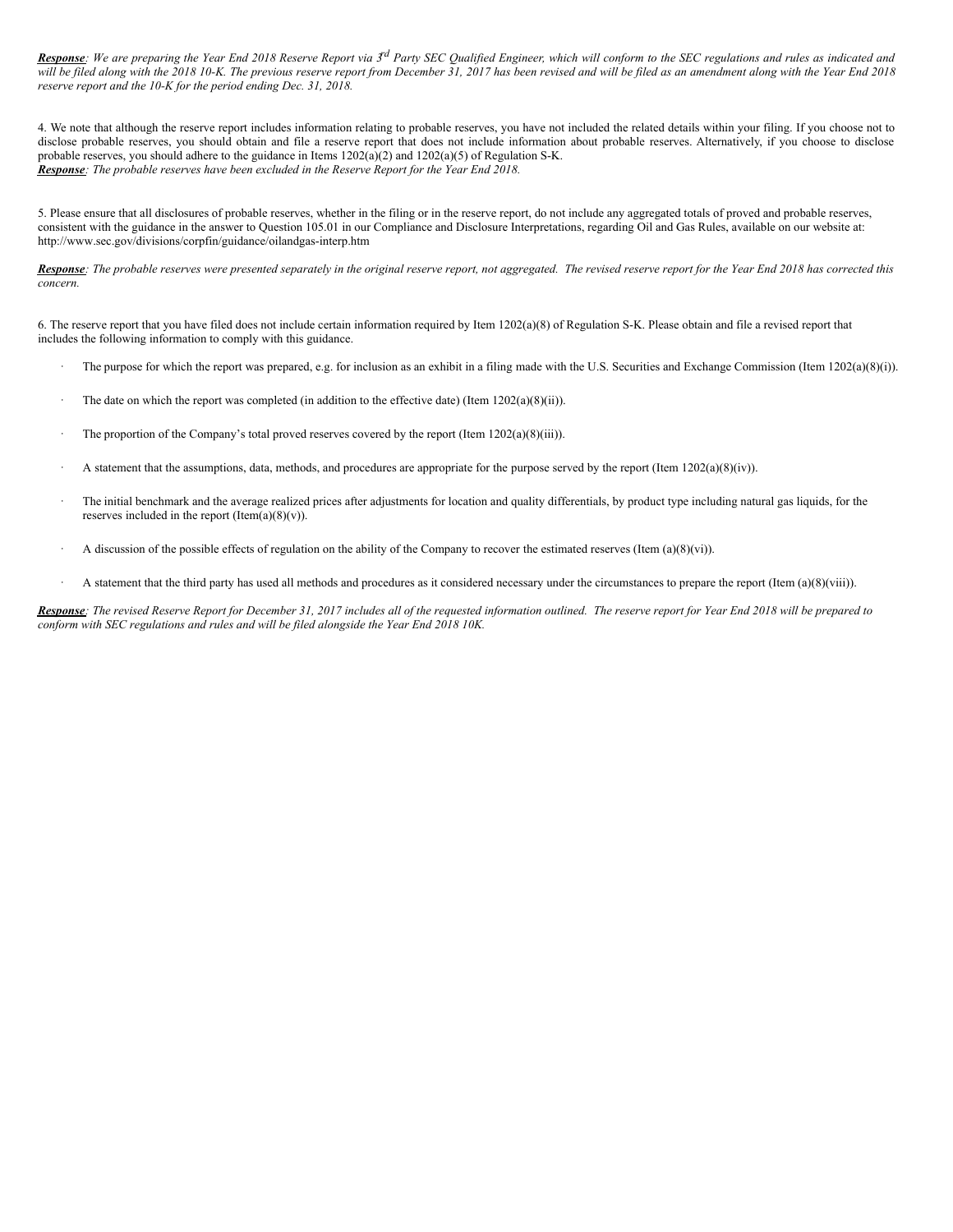#### Financial Statements Note 13 – Supplemental Information Relating to Oil and Gas Producing Activities (Unaudited), page F-30

7. We note that you report a \$16.6 million standardized measure of discounted future net cash flows as of December 31, 2017 on page F-32, although the components of the changes that you report in the 2017 column yield a negative \$3.9 million. Please revise this disclosure as necessary to accurately portray the changes and year-end estimates, consistent with FASB ASC 932-235-50-31 and 35.

Response: The Company reported on the December 31, 2017 column of the Standardized measure of discounted future net cash flows as of December 31, 2017 with a typing error in the row "Change in production rate or other", the Company posted (\$10,276,980). The correct amount of the "Change in production rate or other" is \$10,276,376.

The tabulation below shows the correct amount on the "Change in production rate or other" for December 31, 2017.

# *Changes in standardized measure of discounted future cash flows*

|                                                                       | December 31,<br>2017 |   | December 31,<br>2016 |  |
|-----------------------------------------------------------------------|----------------------|---|----------------------|--|
| Beginning of year                                                     | 13,564,480           | ж | 6,220,500            |  |
| Sales and transfers of oil $\&$ gas produced, net of production costs | 267,997              |   | 175,048              |  |
| Net changes in prices and production costs                            | 1,967,068            |   | (1,917,506)          |  |
| Changes in estimated future development costs                         | 1,806,404            |   | (673,960)            |  |
| Acquisitions of minerals in place, net of production costs            | 7,645,722            |   | 9,941,241            |  |
| Revision of previous estimates                                        | (19,654,723)         |   | (544, 877)           |  |
| Change in discount                                                    | 732,656              |   | 817,235              |  |
| Change in production rate or other                                    | 10,276,376           |   | (453,201)            |  |
|                                                                       |                      |   |                      |  |
| End of year                                                           | 16,605,980           |   | 13,564,480           |  |

### Notes to Consolidated Financial Statements

Note 13. Supplemental Information Relating to Oil and Gas Producing Activities (Unaudited)

Standardized Measure of Oil and Gas, page F-32

8. We note that the average future production costs per barrel of oil reflected in your standardized measures appear to be \$16.69 and \$21.13 as of December 31, 2017 and December 31, 2016, based on the proved reserves reported on page F-31, and the future production costs reported on page F-32. However, your average annual historical production costs per barrel of oil, based on the annual lease operating expense disclosed on page F-3, and the annual oil production figures disclosed on page F-31, are \$121.67 and \$45.79 per barrel for the years ended December 31, 2017 and 2016.

We also note that you report average annual production costs for Texas, Oklahoma, and New Mexico on page 10, of \$57.94, \$133.25 and \$251.23 per barrel in 2017, all of which reflect and increase compared to the figures of \$35.53, \$81.47 and \$186.25 per barrel in 2016, and are all greater than those reflected in your standardized measures.

Tell us why the future production costs per barrel of oil used in the calculation of your standardized measures of future net cash flows as of December 31, 2017 and 2016 appear to be significantly lower than the comparable historical costs for each period, and explain how your computations are consistent with FASB ASC 932-235-50-31(b), which requires estimates of future development and production costs that are based on year-end costs and assuming a continuation of existing economic conditions, if this is your view.

Also tell us why the future production costs per barrel of oil utilized in the standardized measure of future net cash flows as of December 31, 2017 would be 21% lower than the comparable costs used in the standardized measure of future net cash flows as of December 31, 2016, as reflected in your computations, considering the increase in costs you report for properties in each state.

**Response**: The high production costs reported for the Company for the year 2017 (\$121.67 cost per barrel of oil produced) was due to the very low production in 2017 (3.421 barrels of oil production for the whole year 2017). The Company's primary focus for 2017 was compliance work. A vast majority of the expenditure was to refresh the outdated infrastructure, ie. Flowlines, tank battery, injection set up, well repairs, etc. The high production costs are explained by the high incidence of fixed costs over the variable costs of production. For the year 2017 out of total costs of  $\frac{s}{416,232}$ , the fixed costs of pumper/gauging were  $\frac{s}{90,000}$  (22%), the fixed costs of field supervision were  $\frac{s}{67,999}$ *(16%), the fixed costs of salaries and medical insurance for field personnel were \$43,861 (11%).*